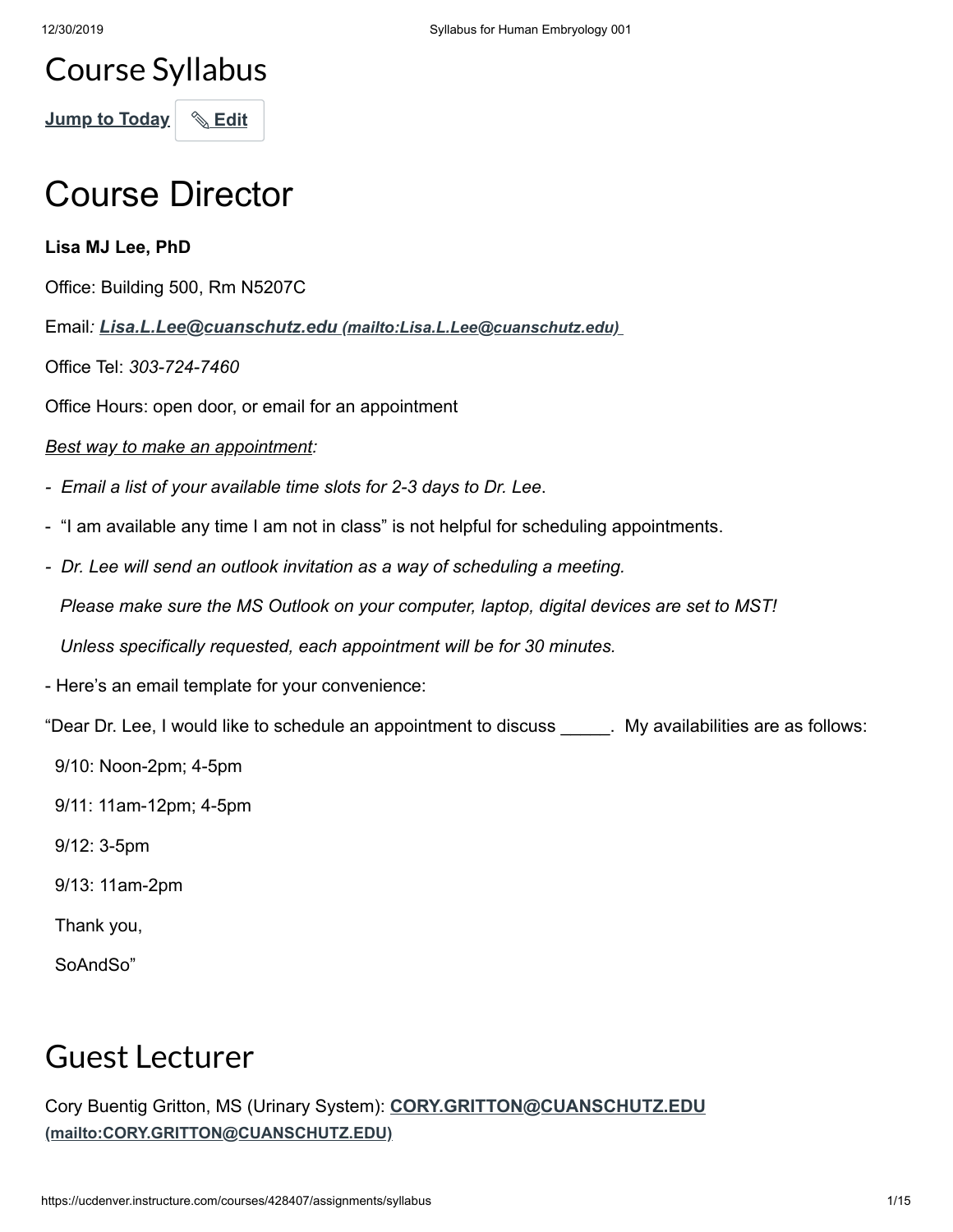### Teaching Assistants

2<sup>nd</sup> year MHA students will serve as Teaching Assistants. They will run the mandatory Lab, Review and Integration sessions, provide review sessions, and may be available for extra assistance. Please contact them directly for assistance outside of scheduled class time. As part of their professional development, you will be asked to evaluate TAs once at mid-term and once around final. Providing detailed, thoughtful and constructive feedback will be mutually beneficial for TAs and students.

- 1. Tara Brooks: **BROOKS@CUANSCHUTZ.EDU [\(mailto:TARA.BROOKS@UCDENVER.EDU\)](mailto:TARA.BROOKS@UCDENVER.EDU)**
- 2. Eric Einerson: **EINERSON@CUANSCHUTZ.EDU [\(mailto:ERIC.EINERSON@UCDENVER.EDU\)](mailto:ERIC.EINERSON@UCDENVER.EDU)**

#### Student Educators

Two 2<sup>nd</sup> year MHA students will each deliver a lecture and an active review session (during Lab, Review, Integration) as a part of the ANAT 6490 – Advanced Teaching in Anatomical Sciences elective. They are supervised by the course director and other faculty in developing their contributions to this course. You will be asked to evaluate each student educator, as part of their professional development. Thank you in advance for providing detailed, thoughtful, constructive feedback to your peers.

- 1. Yu Choi (Nervous system): **YU.CHOI@UCDENVER.EDU [\(mailto:YU.CHOI@UCDENVER.EDU\)](mailto:YU.CHOI@UCDENVER.EDU)**
- 2. Lindsey Milgrom (GI Accessories): **[LINDSEY.MILGROM@UCDENVER.EDU](mailto:LINDSEY.MILGROM@UCDENVER.EDU) (mailto:LINDSEY.MILGROM@UCDENVER.EDU)**

About Anatomy 6330 (Human Embryology):

Welcome to Anatomy 6330. This is a graduate level introductory human embryology course designed for students with basic training in cell/molecular biology, physiology and human histology. Main goal of the course is to provide basic fundamental embryology concepts upon which to build broader and deeper knowledge and appreciation for anatomical sciences, as students progress in their respective academic careers.

This course is designed for mature, self-driven and proactive professional adult learners.

# Educational Goals & Learning Objectives

By the end of the course, you will be able to

- Evaluate and assess the developmental process of human embryonic and fetal periods.
- Analyze congenital abnormalities to deduce the aberrant developmental process(es) that may have led to the clinical features and phenotypes.
- Integrate histology and apply embryology to adult human gross anatomy.
- Appraise current embryology educational resources and formulate a better/novel resource or presentation.

*\* More detailed learning objectives, goals and study guides are available for each lecture – they are posted in Canvas.*

# Location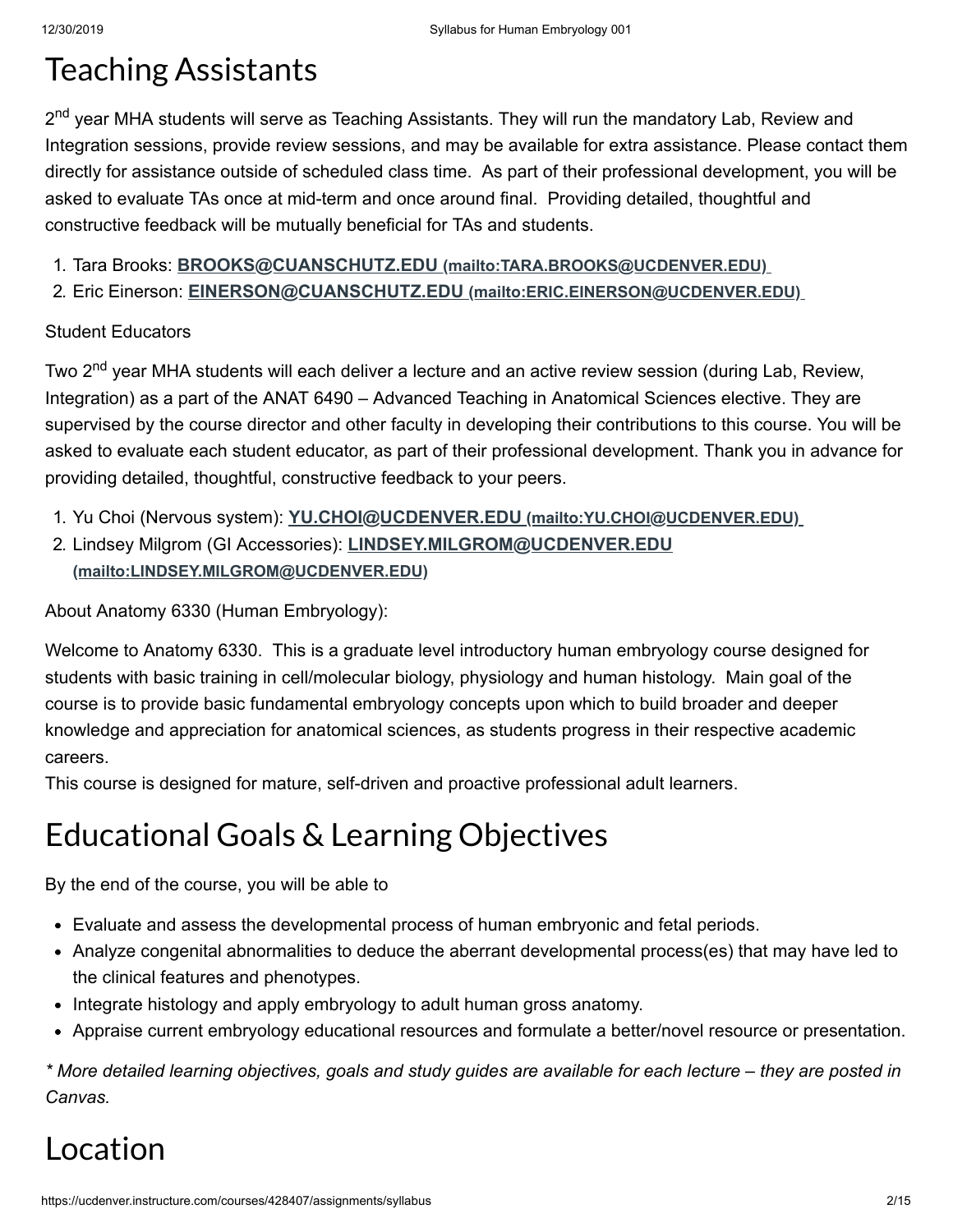All lectures and virtual lab/review/integration sessions will be held in Ed2 Room 2206 on Anschutz Medical **Campus** 

All exams are administered in the computer lab in Ed2 North, 2201AB on Anschutz Medical Campus

# **Credits**

This is a 3 credit hour course, with lecture and some review and integration components presented at Lab Review and Integration session on Fridays along with Histology. Successful completion of ANAT 6330 fulfills a core requirement of the MS Modern Human Anatomy program.

# Prerequisites and Enrollment Restrictions

Students must be enrolled in the Masters of Science in Modern Human Anatomy program, or have special permission from the course director. While undergraduate cell/molecular biology, physiology and gross anatomy are not prerequisite, having had some exposure to these subjects prior to Anatomy 6330 will be advantageous.

# Learning Management System

All course materials and announcements will be posted on Canvas; it is the students' responsibility to regularly monitor Canvas notifications.

# Course Organization & Learning Strategies

The course is divided into 3 Exam Blocks, each block contains approximately six major embryological concepts. Because this course runs simultaneous with the Human Histology course (Anatomy 6321), efforts have been made to correlate and reinforce topics covered in the two courses to promote the integration of the anatomical sciences subjects.

Generally, class time will be spent on reinforcing key concepts through didactic lectures, small-group problemsolving sessions and structured Q&As.

During the histology (ANAT 6321) Lab, Review and Integration (LRI) sessions some embryology content will be introduced for review and to help integrate embryology with histology. For this reason, embryology TAs will be present at the start of each LRI.

Because successful performance in this course requires students' active engagement, it is EXTREMELY IMPORTANT to read the assigned textbook chapters before coming to class.

Not all textbook materials may be covered during the allotted class time. It is the students' responsibility to adequately master all embryology concepts in the reading assignment.

# Students' Responsibilities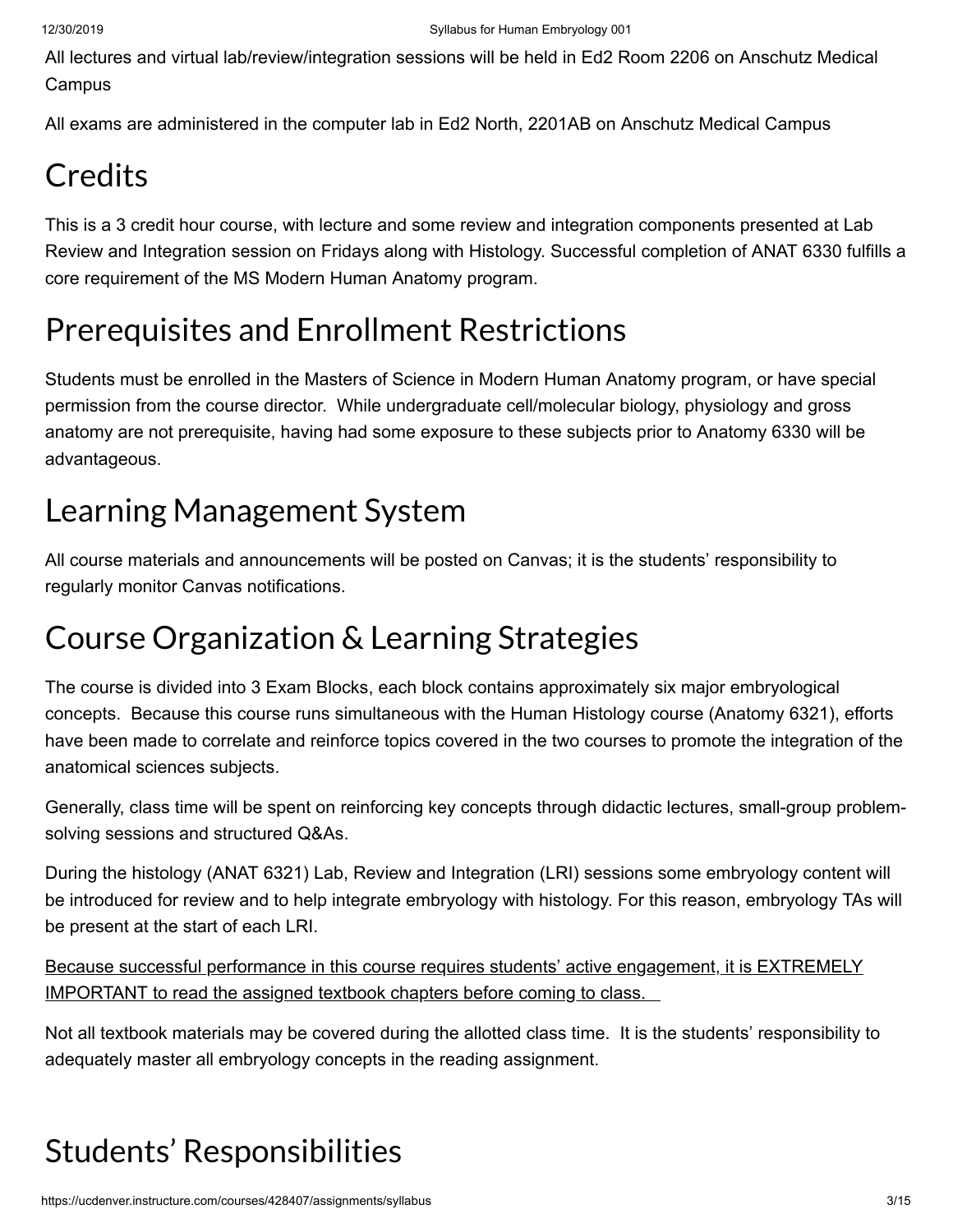#### 12/30/2019 Syllabus for Human Embryology 001

Students taking this course are professional or pre-professional adult learners and as such, they are expected to take responsibility of their own learning by engaging in active learning, peer teaching, class discussion, and problem-solving activities, as well as helping to create a suitable atmosphere for learning.

Students are expected to:

- Attend all lectures, TA-led LRI sessions (while this is primarily for histology, students are encouraged to integrate embryology and ask embryology-related questions).
- Arrive on time. Classes will start promptly at 9:00 am. If late to the class, the student should enter quietly through the back door and take care to minimize disturbance to his or her classmates. If late to the class, the student should wait until a break to ask content-related questions in class, in case the same question may have already been discussed beforehand.
- Silence cell phones. For an urgent call, the student should step outside of the classroom quietly.
- Read the textbook material BEFORE each class.
- Report any activities in or outside of class that are perceived as a violation of student honor code and/or professionalism (particularly those disruptive to learning) to the course-director immediately
- Seek help immediately. It is extremely important that students seek help from the instructor as soon as they realize they may be struggling with the course.

\*\*Please do not hesitate to contact any member of the teaching team for help with the content, tips on how to study in the most efficient and effective way\*\*

• Provide constructive feedback on the course and its teaching team.

# Schedule:

Class begins **Tuesday, August 27<sup>th</sup>, 2019** and ends with the Final Exam on **Wednesday, Dec 11<sup>th,</sup> 2019**. The course meets weekly most **T (9 am to 11 am) and Th (9 am to 10am/11am)**. A detailed schedule is provided at the end of this syllabus and will be posted in Canvas; *please pay close attention to the schedule on Canvas, as meeting days, times, and locations may change*.

# Required & Recommended Course Materials

The items outlined below may be available at the CU-AMC Bookstore, or can easily be purchased online or from the 2<sup>nd</sup> year class. All the required materials should be acquired before the beginning of the class and no later than the 2nd day of class.

# **Textbooks**

Students are required to read the assigned sections or chapters of the required textbook before each lecture; the text should be your **primary** reference source for course content; the student should read the assigned pages in advance of the lecture, and refer to them again as needed.

#### **Required Text**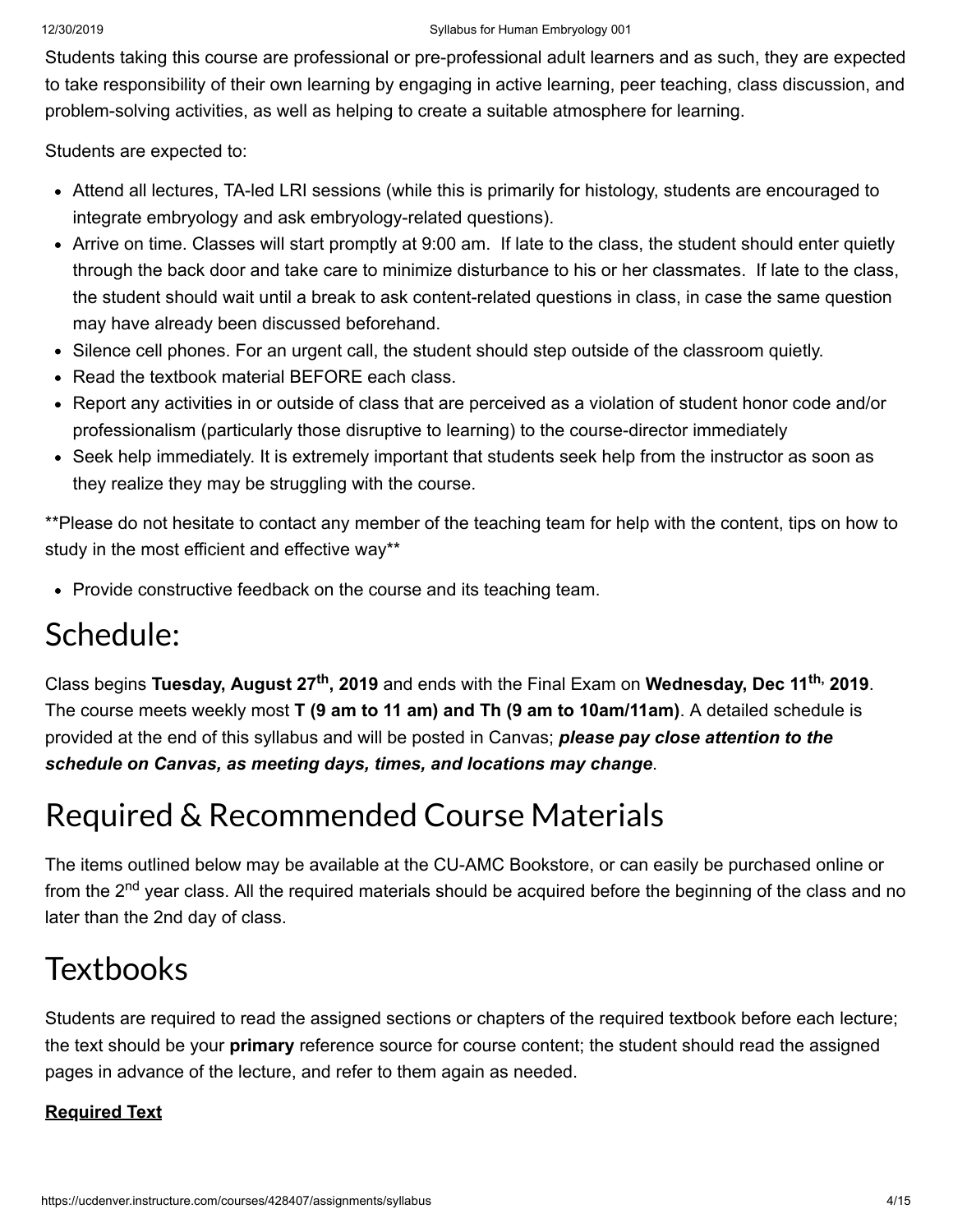1. Langman's Medical Embryology, 13<sup>th</sup> LWW. Previous editions are suitable, but course materials will reference pagination or chapters in the 13<sup>th</sup> Edition.

#### **Recommended Text**

- 1. The Developing Human, Moore and Persaud, 8<sup>th</sup> or 9<sup>th</sup> Saunders
- 2. Larsen's Human Embryology, 4<sup>th</sup> Elsevier

*\* The Course Director, MHA program, and AMC-Health Sciences library have copies available to help you determine which style fits you best.*

#### **Required technology for quizzes**

- 1. **Personal laptop, tablet** or **desktop computer** with **webcam** and **microphone**
- 2. **Chrome** and **Proctorio extension installed**

All quizzes will be administered in Canvas on a personal laptop, tablet or desktop computer and require online proctoring app called Proctorio, a Chrome extension. Proctorio records the student's computer screen, the student and its surroundings from the start of the quiz until the quiz is submitted. The software flags any suspicious activities to the instructor.

Students understand that this remote recording device (webcam & microphone) is purchased and controlled by the student and that recordings from any private residence must be done with the permission of any person residing in the residence. To avoid any concerns in this regard, students should select private spaces for the testing. The University library and other academic sites at the University offer secure private settings for recordings and students with concerns may discuss the location of an appropriate space for the recordings with their instructor or advisor. Students must ensure that any recordings do not invade any third party privacy rights and accept all responsibility and liability for violations of any third party privacy concerns. **Proctorio setup instruction**: **[https://ucdenver.instructure.com/courses/380079/pages/getting-started-](https://ucdenver.instructure.com/courses/380079/pages/getting-started-with-proctorio-student-guide)**

**with-proctorio-student-guide**

# Examination and Grading Policy

Student progress in the course is assessed based on 3 written exams and 11 quizzes.

|                  | $\mathbf 1$ | Exam Block Exam Block Exam Block<br>$\mathbf{p}$ | $3^{\star}$ | <b>Quizzes</b> | <b>Total Scores</b> |
|------------------|-------------|--------------------------------------------------|-------------|----------------|---------------------|
| Written exam 100 |             | 100                                              | 100.        | 100            | 400                 |

### **\*Exam 3 is Comprehensive (30% from exam block 3 and 70% from previous blocks)**

Each Witten Exam: 100 Points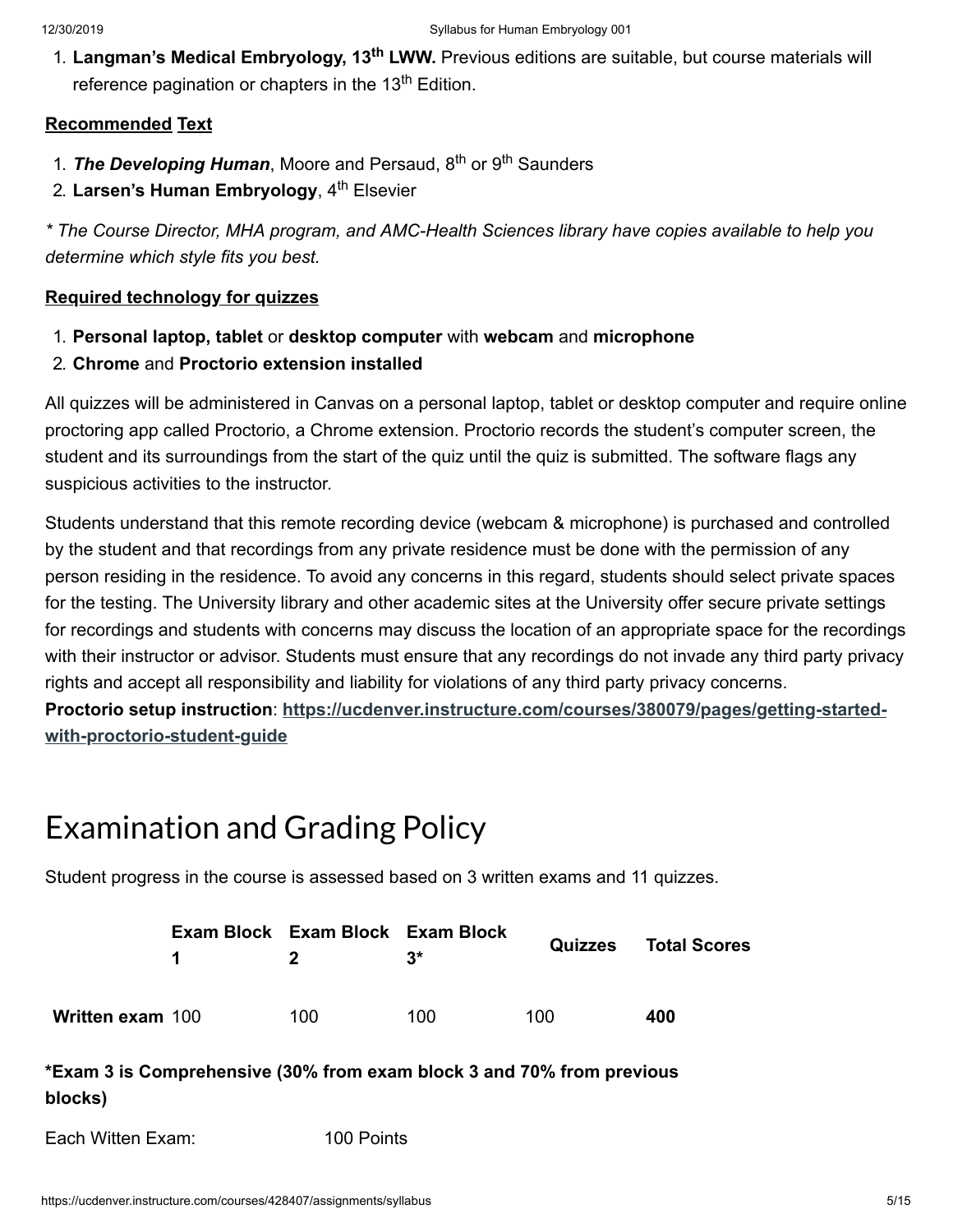- 80 multiple-choice questions (each question = 1pt)
- 2 essay questions (students will be given 4 essay questions from which to choose 3 to answer, each answer is worth 10pts)
- $\bullet$  2 hours are allotted (9:00 am  $-$  11:00 am)

#### Quizzes: 10 Points each

- There will be eleven, 10-item (10-point) quizzes throughout the semester administered via Canvas (See required technology for quizzes section above)
- At the end of the semester, 1 quiz with the lowest score will be dropped from the final grade calculation

Exams 1 and 2 will cover only the material studied within the block. However, since the mastery of embryology often depends upon the retention and utilization of the previously learned material, there will be constant reinforcement. Your retention of the previously covered material may be reexamined whenever there is relevance. The final exam (Exam 3) will be comprehensive with 30% of the questions from block 3 and the rest from the previous 2 blocks.

Scores from the exams will be made available to you as soon as possible, but it may take up to one week. The results of examinations, course grades, etc. are never given out on an individual basis prior to the time that they can be distributed to all students.

You can review your exam for 1 week after the grade is posted. During this time, students may submit legitimate appeals requests (supported by textbooks and/or literature citations) to the TAs for compilation. The teaching team will make final decisions on the compiled appeals and the team's decision is final. Modifications to grades will not be discussed beyond this timeframe. You may not copy or screen capture any component of the exam during the 1 week review period. It is an academic violation to copy, keep for personal use or share the exam in any way.

Any questions or disputes about scores, the validity of questions/answers, or any other aspect of grading or the examination must be brought to the attention of the Course Director as quickly as possible. Any discussions about the exam or grades must occur between the student and the instructor in a one-on-one meeting. It is a violation of FERPA for the instructor to discuss any students' grades with anyone other than the student involved. NO adjustments of the examination will be made after administration of the next scheduled examination; nor will students be able to review their examinations after the next scheduled exam has been administered.

#### Final Grade

At the end of the course, a final letter grade will be assigned according to the MHA program scale. As per program policy, a minimum grade of B- is required for successful completion of the course.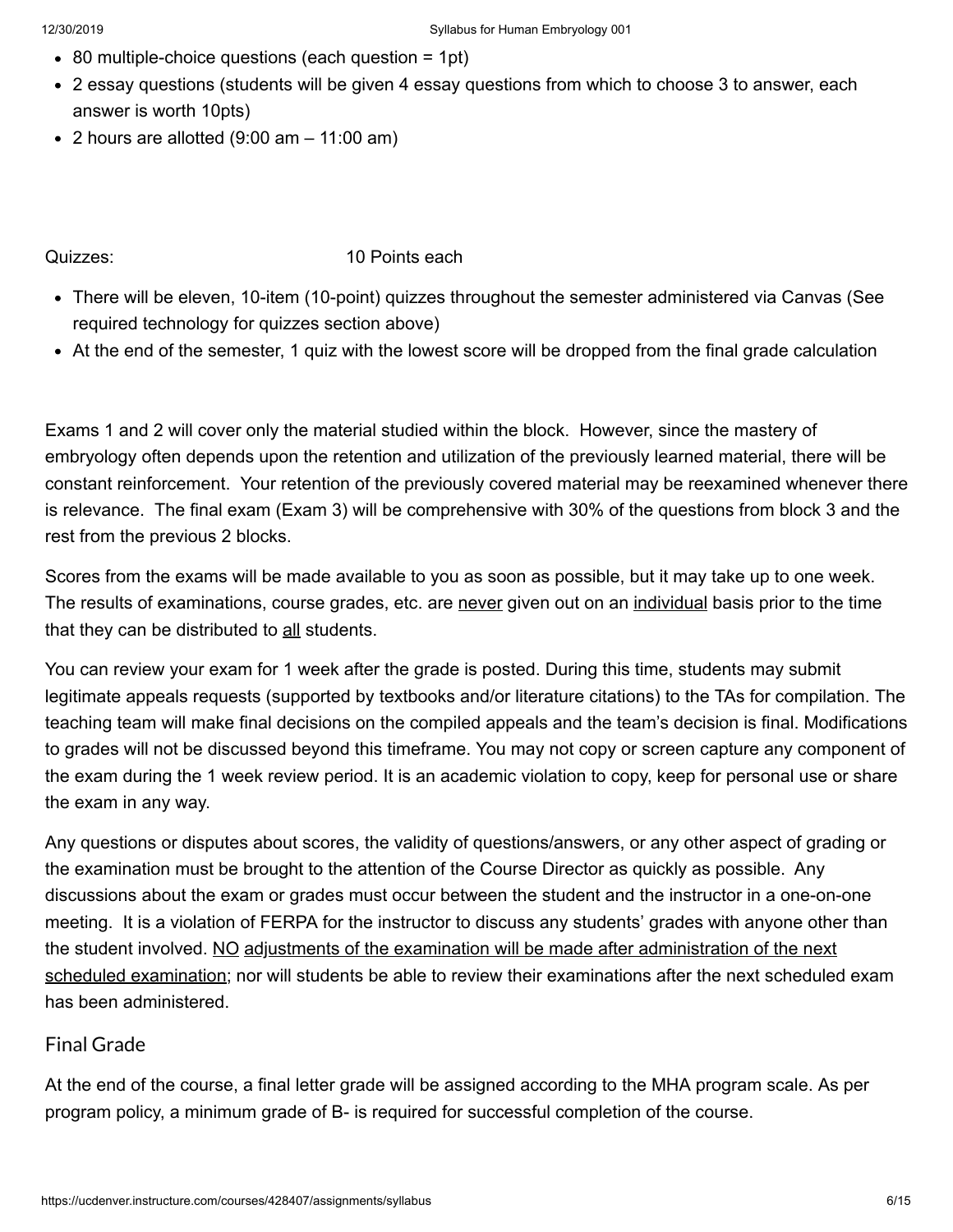Please be advised that the 'final grade' in Canvas does not reflect the true final course grade, as it does not account for the lowest dropped quiz score

- A 93-100%
- A- 90-92%
- B+ 87-89%
- B 83-86%
- B- 80-82%
- C+ 77-79%
- C 73-76%
- C- 70-72%
- D+ 67-69%
- D 63-66
- D- 60-62
- F 59% and below

### Make-Up Exams

In the event of a student being unable to attend the scheduled exam, he or she must contact the Course Director as soon as possible prior to the exam date.

A make-up exam is offered only for unforeseen events such as sudden and severe illness, death in the family or any other unplanned catastrophic event (as defined by the University rules). It is the student's responsibility to let the course director know as soon as possible so that accommodation can be made. Makeup exam should be scheduled as soon as realistically possible, at a time that is mutually agreed upon between the Course Director and student. Be advised that the make-up exam format may be different from the standard exam format.

- \*\* Pre-planned vacation is not a valid reason to request a make-up exam.
- \*\* No make-up exams will be offered for failing to show up for an exam and has no valid excuse.

### Code of Conduct Policy & Professionalism

Students are expected to abide by the Graduate School's Student Academic Honor & Conduct Code, as well as policies outlined in the MHA Student Handbook. Students are expected to act in a professional manner. Academic dishonesty, including cheating and sharing exam details, will not be tolerated.

# Religious Holiday Accommodations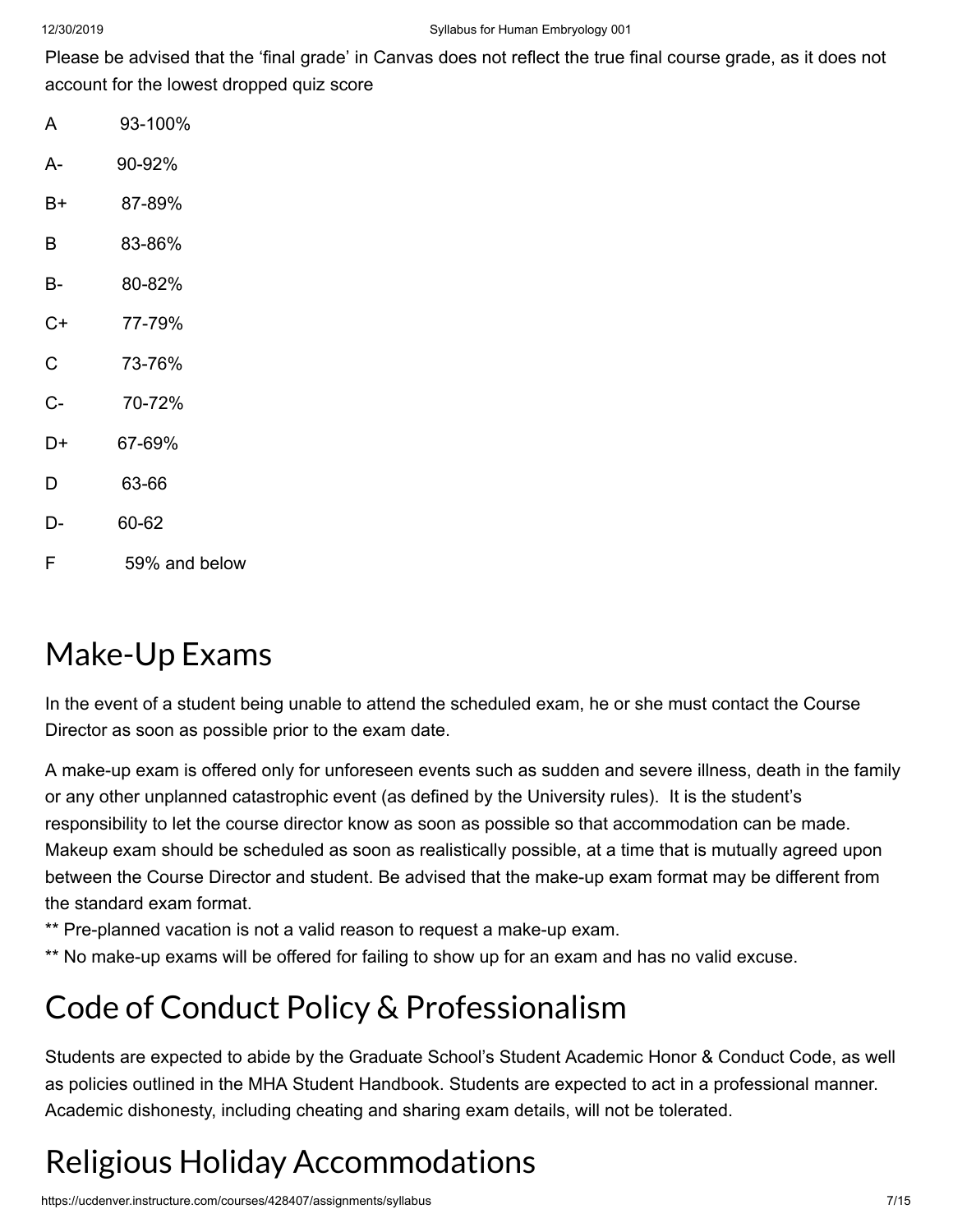It is your responsibility to notify the Course Director by the end of the 2<sup>nd</sup> week of the semester if you anticipate a conflict between your observance of a religious holiday(s) and the requirements for this course.

# Disability Services

Students with documented disabilities should inform the Course Director and have the Office of Disability Resources and Services to send a letter specifying the necessary accommodations to the course director as soon as possible.

The contact information for the Office of Disability Resources and Services is as follows:

- Sherry Holden (**holden@ucdenver.edu [\(mailto:sherry.holden@ucdenver.edu\)](mailto:sherry.holden@ucdenver.edu)** )
- Selim Ozi (**ozi@ucdenver.edu [\(mailto:selim.ozi@ucdenver.edu\)](mailto:selim.ozi@ucdenver.edu)** )

### Incomplete Policy

Incomplete (I) grades are not granted for low academic performance. To be eligible for an "I" grade, you must:

- Successfully complete a minimum of 75% of the course
- Have special circumstances beyond your control that prevent you from attending class and/or completing coursework. Note that verification of special circumstances is required.
- Make arrangements to complete missing coursework with the original instructor
- If the missing coursework is not completed within 1 year from the end of the semester in which the original course was scheduled, the "I" grade will convert to an "F" grade on your official transcript.

# Withdrawal Policy

Deadline for which a student may withdraw from a course is approximately one month before the finals week (Nov 15<sup>th</sup> for Fall 2019). Withdrawal from the course after the Add/Drop date specified by the Graduate School will result in no tuition refund and "W" will appear in the transcript.

# Remediation Policy

Students who fail the course (receiving less than B-) but whose final course scores fall within the standard of deviation for the whole class will be offered an opportunity to take a remediation exam to pass the course with a grade of B-. The remediation exam format will be determined by the course director and will be comprehensive in nature.

# **Resolution of Conflicts**

Good faith efforts will be made by students, faculty, and program and university administration to settle all appeals, complaints, and grievances on an informal basis. Such efforts include conferences between the persons directly involved and others who may help solve the problems. Formal conflict resolution policies are detailed in the policies and procedures of the Graduate School, University of Colorado Denver.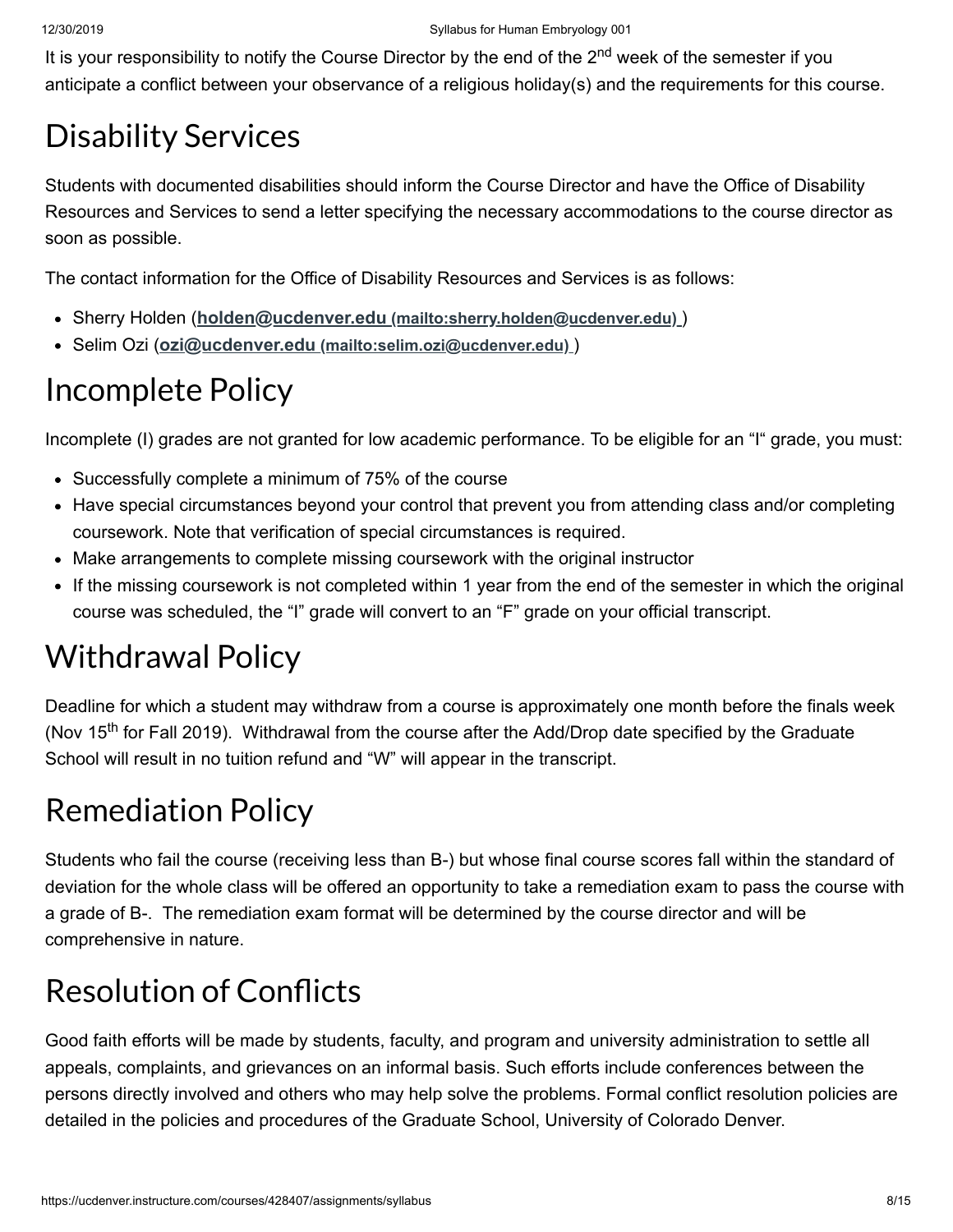### Course Schedule

\* Subject to change at course director's discretion

|                   | 8/27       |             |             | T 9am-11am Intro, Orientation, Anatomy Overview            |
|-------------------|------------|-------------|-------------|------------------------------------------------------------|
| WEEK <sub>1</sub> | 8/29       |             | Th 9am-10am | <b>Fertilization &amp; Week</b><br>1                       |
| Week 2            | 9/3<br>9/5 |             | Th 9am-10am | T 9am-11am Week 1 & 2 Development<br>Week 3<br>Development |
|                   |            |             |             |                                                            |
|                   | 9/10       | $\mathsf T$ | 9am-11am    | <b>Neurulation &amp; Folding</b>                           |
| Week 3            | 9/12       |             | Th 9am-11am | Mesodermal fate<br>map                                     |
|                   |            |             |             |                                                            |
| Week 4            | 9/17       |             |             | T 9am-11am Body cavities & diaphragm                       |
|                   | 9/19       |             | Th No Class |                                                            |
|                   |            |             |             |                                                            |
| Week 5            | 9/24       |             |             | T 9am-11am Somites & limb development                      |
|                   | 9/26       |             |             | Th 9am-11am Somites & limb development                     |
|                   |            |             |             |                                                            |

Week 6 10/1 T 9am-11am **Exam 1**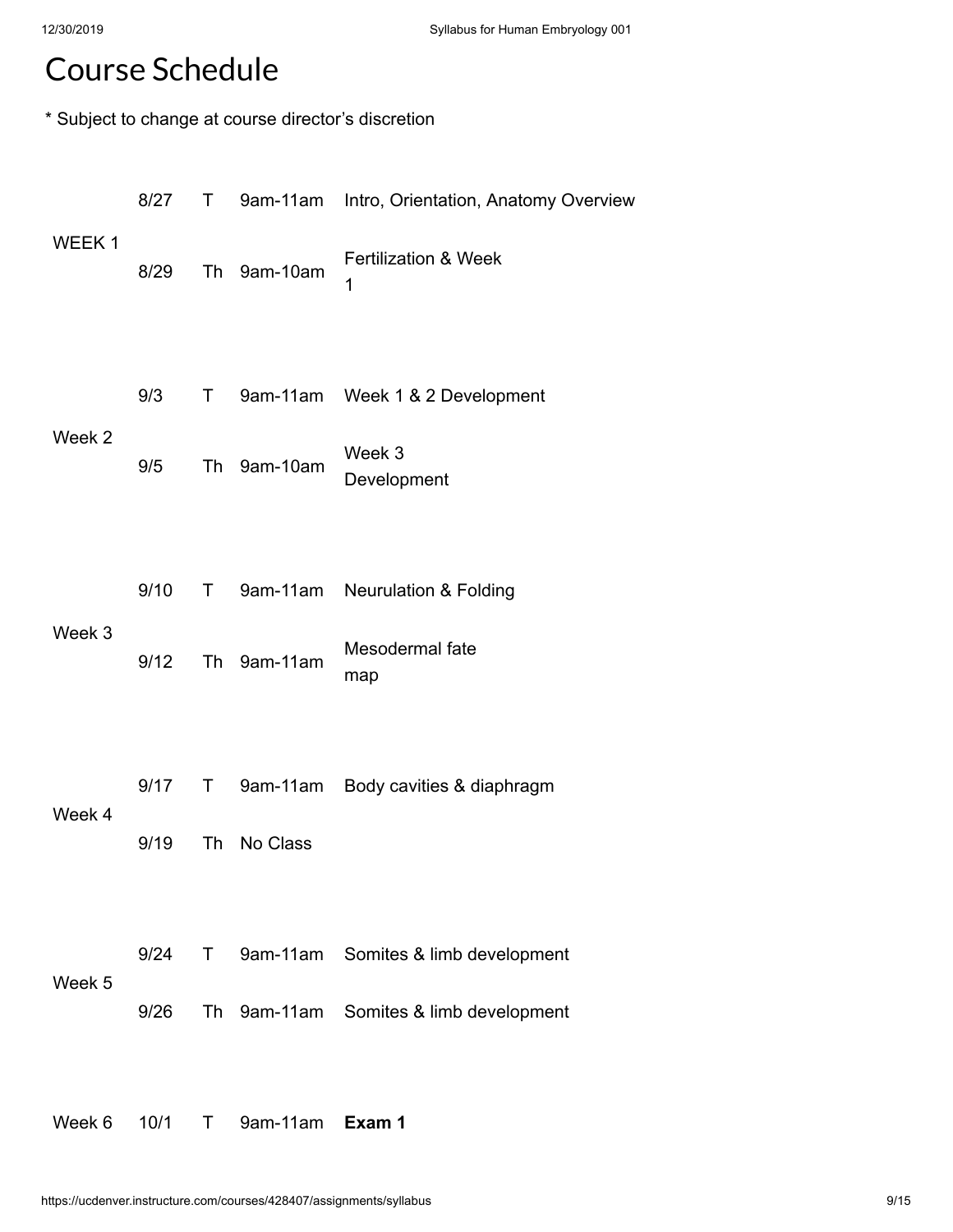| 12/30/2019 |       |                            | Syllabus for Human Embryology 001                         |
|------------|-------|----------------------------|-----------------------------------------------------------|
|            | 10/3  |                            | Th 9am-11am Nervous System                                |
|            | 10/8  |                            | T 9am-11am Cardiovascular I                               |
| Week 7     | 10/10 |                            | Th 9am-11am Cardiovascular II                             |
|            |       |                            |                                                           |
| Week 8     |       |                            | 10/15 T 9am-11am Face & Oral Cavity                       |
|            |       |                            | 10/17 Th 9am-11am Respiratory system                      |
|            |       |                            |                                                           |
|            |       |                            | 10/22 T 9am-11am Pharyngeal apparatus                     |
| Week 9     |       | 10/24 Th 9am-11am Gut tube |                                                           |
|            |       |                            |                                                           |
| Week 10    |       |                            | 10/29 T 9am-11am Liver, Pancreas, Gall Bladder            |
|            |       |                            | 10/31 Th 9am-11am Review (Optional)                       |
|            |       |                            |                                                           |
| Week 11    | 11/5  | T 9am-11am Exam 2          |                                                           |
|            | 11/7  | Th No Class                |                                                           |
|            |       |                            |                                                           |
| Week 12    |       | 11/12 T 9am-11am           | Urinary System - Guest Lecturer (CBG on her<br>birthday!) |
|            | 11/14 |                            | Th 9am-10am Urinary system wrap up                        |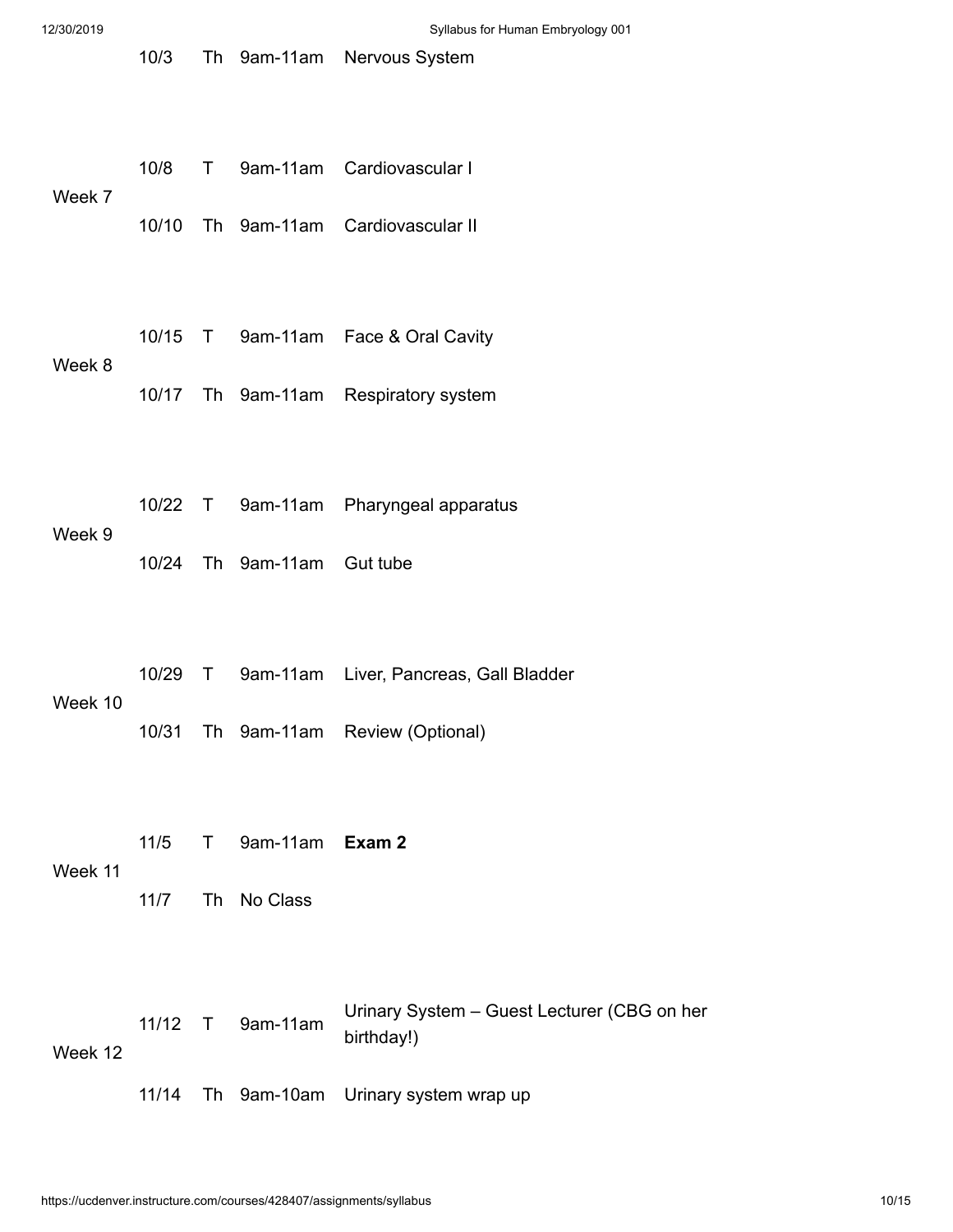| 12/30/2019      |       |                            | Syllabus for Human Embryology 001       |
|-----------------|-------|----------------------------|-----------------------------------------|
| Week 13 11/19 T |       |                            | 9am-11am Reproductive system 2          |
|                 |       |                            | 11/21 Th 9am-11am Reproductive system 2 |
| Week 14         |       | 11/26 T 9am-11am Eye & Ear |                                         |
|                 | 11/28 |                            | Th Thanksgiving Holiday – no class      |
| Week 15         | 12/3  | T 9am-11am Review          |                                         |
|                 | 12/5  | Th 9am-11am Review         |                                         |
|                 |       |                            |                                         |

Week 16 12/13 W 9:00-11:00 Embryology Final Exam

# Course Summary:

| <b>Date</b>      | <b>Details</b>                                                                                                                                            |                |
|------------------|-----------------------------------------------------------------------------------------------------------------------------------------------------------|----------------|
| Tue Aug 27, 2019 | <b>Orientation, Introduction, Anatomy Overview</b><br>(https://ucdenver.instructure.com/calendar?<br>酾<br>event id=167138&include contexts=course 428407) | 9am to 11am    |
| Thu Aug 29, 2019 | Fertilization & Week 1 (https://ucdenver.instructure.com/calendar?<br>圇<br>event_id=167146&include_contexts=course_428407)                                | 9am to 10am    |
|                  | <b>Practice Quiz (Remotely Proctored)</b><br>國<br>(https://ucdenver.instructure.com/courses/428407/assignments/705268)                                    | due by 11:59pm |
| Fri Aug 30, 2019 | <u>Quiz 1 (fertilization &amp; week1) (Remotely Proctored)</u><br>(https://ucdenver.instructure.com/courses/428407/assignments/705263)<br>國               | due by 5pm     |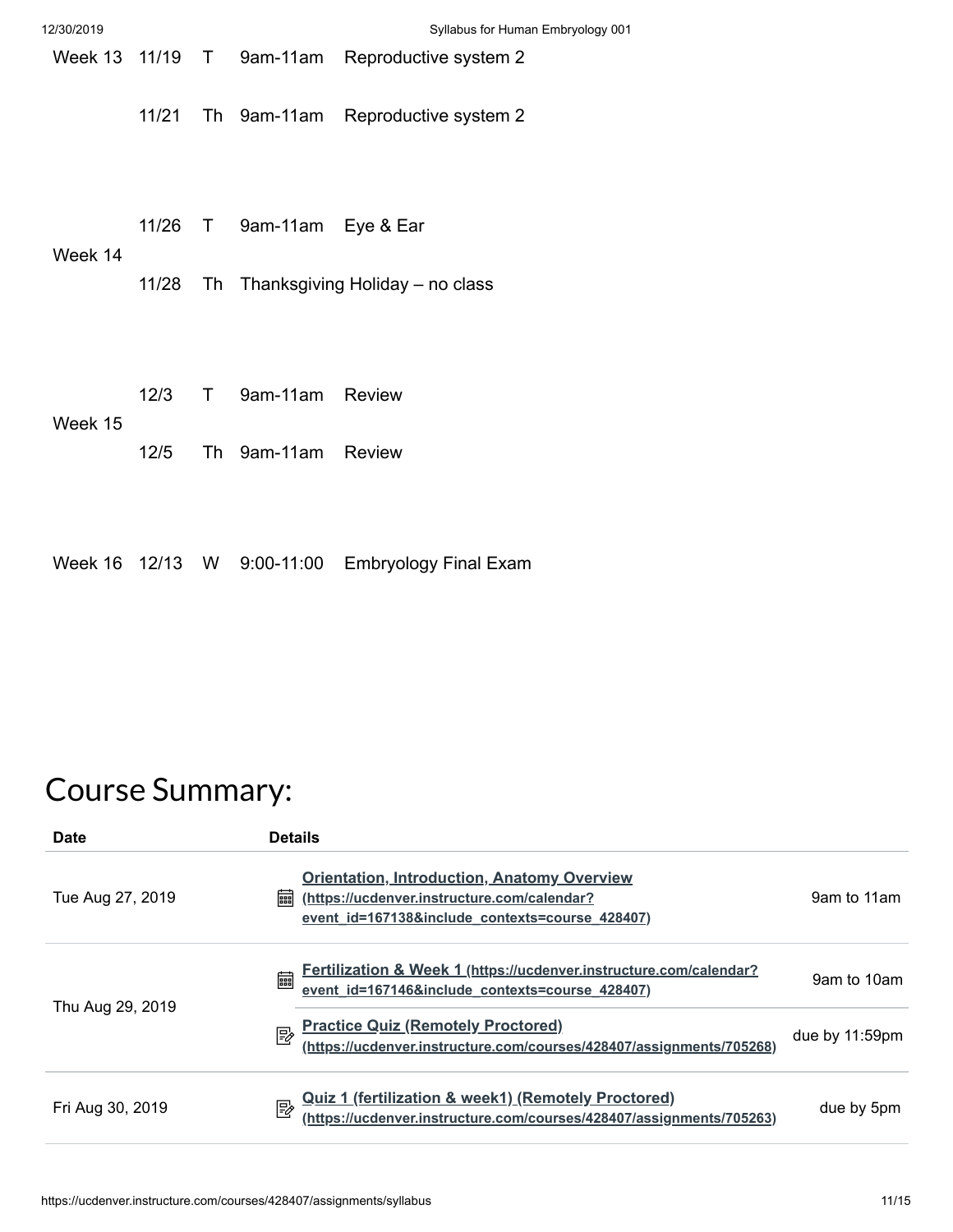| <b>Date</b>      | <b>Details</b>                                                                                                                                        |             |
|------------------|-------------------------------------------------------------------------------------------------------------------------------------------------------|-------------|
| Sat Aug 31, 2019 | <b>Quiz 1 (fertilization &amp; week1) (Remotely Proctored)</b><br>https://ucdenver.instructure.com/courses/428407/assignments/705263)<br>(3 students) | due by 5pm  |
| Mon Sep 2, 2019  | No class (https://ucdenver.instructure.com/calendar?<br>篇<br>event id=168748&include contexts=course 428407)                                          | 12am        |
| Tue Sep 3, 2019  | Week 1 & 2 Development (https://ucdenver.instructure.com/calendar?<br>event_id=167148&include_contexts=course_428407)<br>翩                            | 9am to 11am |
| Fri Sep 6, 2019  | No Class (https://ucdenver.instructure.com/calendar?<br>篇<br>event_id=167147&include_contexts=course_428407)                                          | 12am        |
|                  | <u>Quiz 2 (week1-3 dev) (Remotely Proctored)</u><br>(https://ucdenver.instructure.com/courses/428407/assignments/705258)<br>國                         | due by 5pm  |
| Tue Sep 10, 2019 | Neurulation & Folding (https://ucdenver.instructure.com/calendar?<br>篇<br>event id=167150&include contexts=course 428407)                             | 9am to 11am |
| Thu Sep 12, 2019 | Mesodermal Fate Map (https://ucdenver.instructure.com/calendar?<br>篇<br>event id=167151&include contexts=course 428407)                               | 9am to 11am |
|                  | Week 3 Development (https://ucdenver.instructure.com/calendar?<br>霝<br>event_id=167149&include_contexts=course_428407)                                | 9am to 10am |
| Fri Sep 13, 2019 | <b>Quiz 3 (neurulation, folding, medoserm) (Remotely Proctored)</b><br>國<br>(https://ucdenver.instructure.com/courses/428407/assignments/705262)      | due by 5pm  |
| Tue Sep 17, 2019 | <b>Body Cavities &amp; Diaphragm</b><br>(https://ucdenver.instructure.com/calendar?<br>        <br>event id=167152&include contexts=course 428407)    | 9am to 11am |
| Thu Sep 19, 2019 | Review (https://ucdenver.instructure.com/calendar?<br>匾<br>event id=167154&include contexts=course 428407)                                            | 9am to 11am |
| Tue Sep 24, 2019 | <b>Somites &amp; Limb Development</b><br>(https://ucdenver.instructure.com/calendar?<br>匾<br>event id=167153&include contexts=course 428407)          | 9am to 11am |
| Fri Sep 27, 2019 | <u> Quiz 4 (body cavities, diaphragm, msk) (Remotely Proctored)</u><br>國<br>(https://ucdenver.instructure.com/courses/428407/assignments/705260)      | due by 5pm  |
| Sun Sep 29, 2019 | Exam 1<br>怪<br>(https://ucdenver.instructure.com/courses/428407/assignments/705256)<br>(4 students)                                                   | due by 12pm |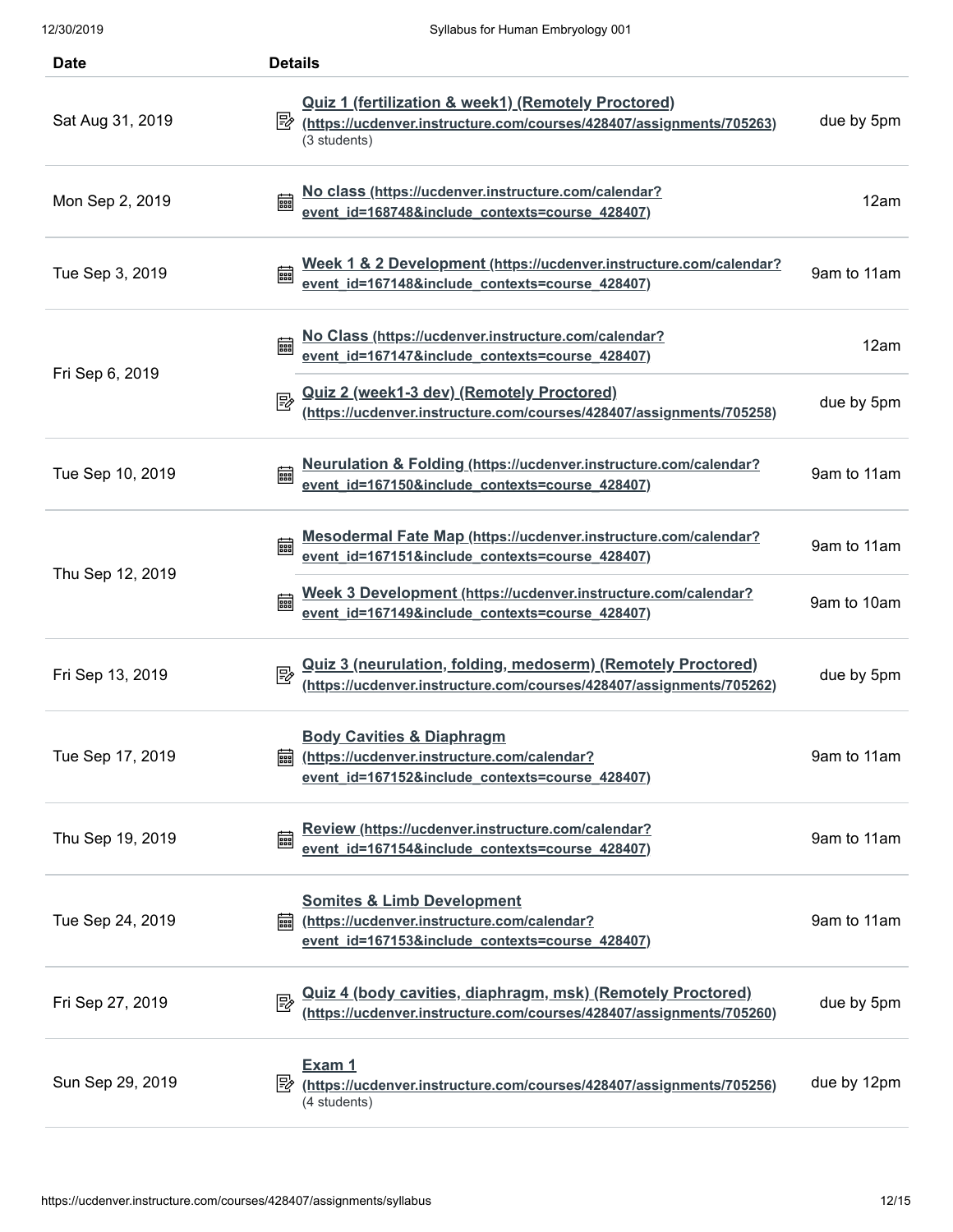| <b>Date</b>      | <b>Details</b>                                                                                                                                  |                |  |  |
|------------------|-------------------------------------------------------------------------------------------------------------------------------------------------|----------------|--|--|
|                  | Exam 1 (https://ucdenver.instructure.com/calendar?<br>event_id=167137&include_contexts=course_428407)<br>匾                                      | 9am to 11am    |  |  |
| Tue Oct 1, 2019  | <u>Exam 1</u><br>國<br>(https://ucdenver.instructure.com/courses/428407/assignments/705256)                                                      | due by 11:05am |  |  |
| Fri Oct 4, 2019  | <u>Quiz 5 (NeuroEmbryology) (Remotely Proctored)</u><br>(https://ucdenver.instructure.com/courses/428407/assignments/761141)<br>國               | due by 5pm     |  |  |
| Tue Oct 8, 2019  | Cardiovascular I (https://ucdenver.instructure.com/calendar?<br>event_id=167155&include_contexts=course_428407)<br>霝                            | 9am to 11am    |  |  |
| Thu Oct 10, 2019 | Cardiovascular II (https://ucdenver.instructure.com/calendar?<br>event_id=167141&include_contexts=course_428407)<br>篇                           | 9am to 11am    |  |  |
| Fri Oct 11, 2019 | <u>Quiz 6 (Cardiovascular system) (Remotely Proctored)</u><br>(https://ucdenver.instructure.com/courses/428407/assignments/705265)<br>國         | due by 5pm     |  |  |
| Tue Oct 15, 2019 | Face & Oral Cavity (https://ucdenver.instructure.com/calendar?<br>篇<br>event id=167156&include contexts=course 428407)                          | 9am to 11am    |  |  |
| Thu Oct 17, 2019 | Respiratory System (https://ucdenver.instructure.com/calendar?<br>霝<br>event id=167158&include contexts=course 428407)                          | 9am to 11am    |  |  |
| Fri Oct 18, 2019 | Quiz 7 (face, oral cavity, resp) (Remotely Proctored)<br>(https://ucdenver.instructure.com/courses/428407/assignments/705257)<br>郾              | due by 5pm     |  |  |
| Tue Oct 22, 2019 | Pharyngeal Apparatus (https://ucdenver.instructure.com/calendar?<br>藟<br>event id=167129&include contexts=course 428407)                        | 9am to 11am    |  |  |
| Thu Oct 24, 2019 | <b>Gut Tube (https://ucdenver.instructure.com/calendar?</b><br>鼺<br>event id=167159&include_contexts=course_428407)                             | 9am to 11am    |  |  |
| Fri Oct 25, 2019 | <u>Quiz 8 (liver, pancreas, gall bladder) (Remotely Proctored)</u><br>(https://ucdenver.instructure.com/courses/428407/assignments/705272)<br>國 | due by 5pm     |  |  |
|                  | <u>Quiz 8 (pharyngeal apparatus, foregut) (Remotely Proctored)</u><br>(https://ucdenver.instructure.com/courses/428407/assignments/705259)<br>國 | due by 5pm     |  |  |
| Tue Oct 29, 2019 | Liver, Pancreas, Gall Bladder<br>(https://ucdenver.instructure.com/calendar?<br>酾<br>event id=167130&include contexts=course 428407)            | 9am to 11am    |  |  |
| Wed Oct 30, 2019 | No class (https://ucdenver.instructure.com/calendar?<br>篇<br>event id=168750&include contexts=course 428407)                                    | 12am           |  |  |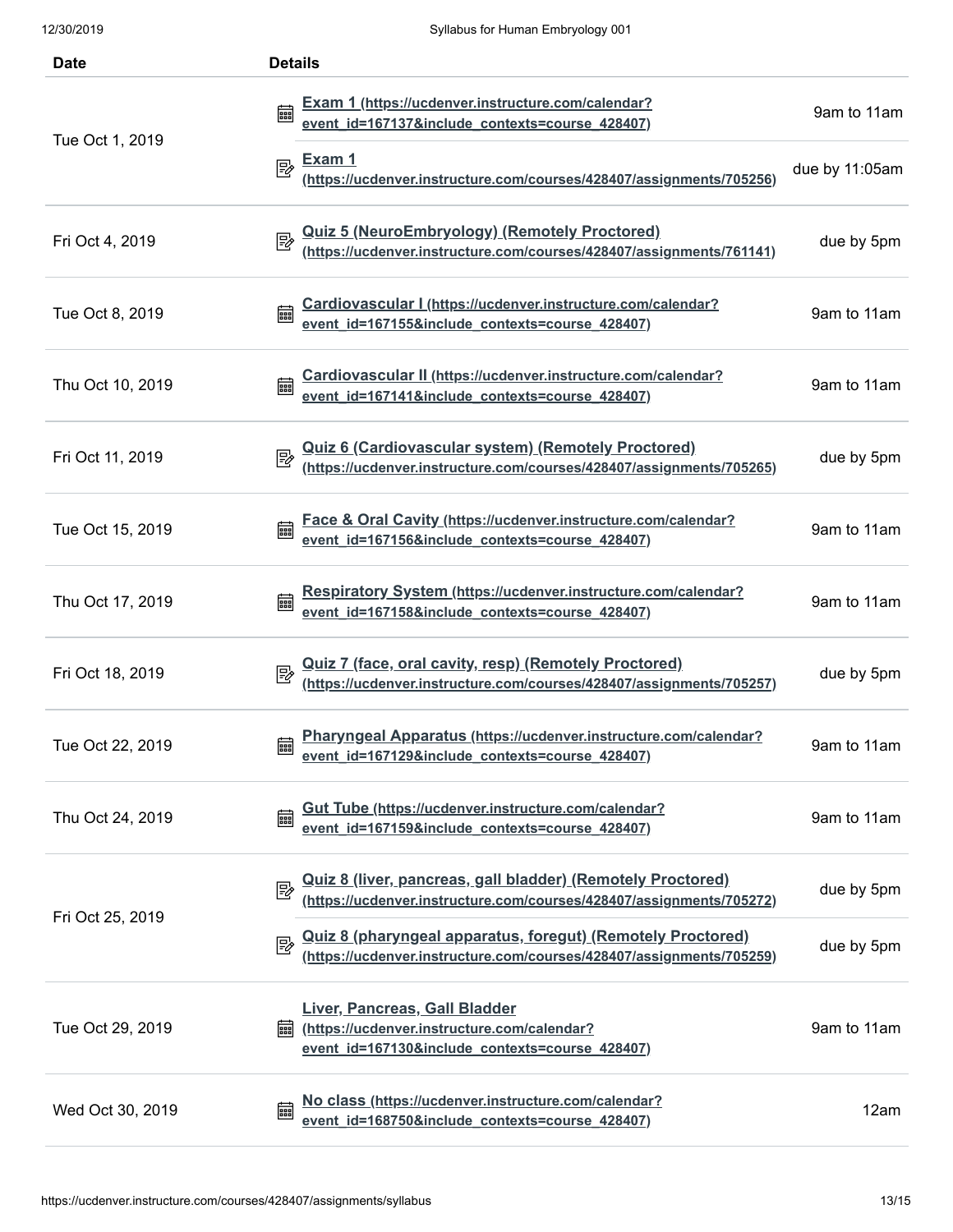| <b>Date</b>      | <b>Details</b>                                                                                                                                    |                |
|------------------|---------------------------------------------------------------------------------------------------------------------------------------------------|----------------|
| Thu Oct 31, 2019 | Review (https://ucdenver.instructure.com/calendar?<br>酾<br>event id=167142&include contexts=course 428407)                                        | 9am to 11am    |
| Fri Nov 1, 2019  | <u>Quiz 8 (Liver, Pancreas, Gallbladder) AD (Remotely Proctored)</u><br>(https://ucdenver.instructure.com/courses/428407/assignments/705266)<br>國 | due by 5pm     |
|                  | <u>Quiz 9 (GI Accessories) (Remotely Proctored)</u><br>(https://ucdenver.instructure.com/courses/428407/assignments/769422)<br>國                  | due by 5pm     |
|                  | <b>Exam 2 (https://ucdenver.instructure.com/calendar?</b><br>匾<br>event_id=167136&include_contexts=course_428407)                                 | 9am to 11am    |
| Tue Nov 5, 2019  | <u>Exam 2</u><br>國<br>(https://ucdenver.instructure.com/courses/428407/assignments/705270)                                                        | due by 11:05am |
|                  | Exam 2<br>零<br>(https://ucdenver.instructure.com/courses/428407/assignments/705270)<br>(3 students)                                               | due by 12:30pm |
| Wed Nov 6, 2019  | Exam 2<br>彫<br>(https://ucdenver.instructure.com/courses/428407/assignments/705270)<br>(1 student)                                                | due by 12pm    |
| Fri Nov 8, 2019  | <u>Quiz 9 (urinary system) (Remotely Proctored)</u><br>(https://ucdenver.instructure.com/courses/428407/assignments/705264)                       | due by 5pm     |
| Tue Nov 12, 2019 | Urinary System (https://ucdenver.instructure.com/calendar?<br>篇<br>event id=167131&include contexts=course 428407)                                | 9am to 11am    |
| Thu Nov 14, 2019 | Urinary System Wrap Up (https://ucdenver.instructure.com/calendar?<br>鼺<br>event id=167132&include contexts=course 428407)                        | 9am to 10am    |
| Fri Nov 15, 2019 | Quiz 10 (Urinary System) CB (Remotely Proctored)<br>(https://ucdenver.instructure.com/courses/428407/assignments/705261)<br>國                     | due by 5pm     |
| Tue Nov 19, 2019 | Reproductive System I (https://ucdenver.instructure.com/calendar?<br>匾<br>event id=167133&include contexts=course 428407)                         | 9am to 11am    |
| Thu Nov 21, 2019 | Reproductive System 2 (https://ucdenver.instructure.com/calendar?<br>匾<br>event id=167143&include contexts=course 428407)                         | 9am to 11am    |
| Fri Nov 22, 2019 | Quiz 11 (reproductive system) (Remotely Proctored)<br>(https://ucdenver.instructure.com/courses/428407/assignments/705269)<br>艮                   | due by 5pm     |
| Tue Nov 26, 2019 | <u>Eye &amp; Ear (https://ucdenver.instructure.com/calendar?</u><br>匾<br>event id=167134&include contexts=course 428407)                          | 9am to 11am    |